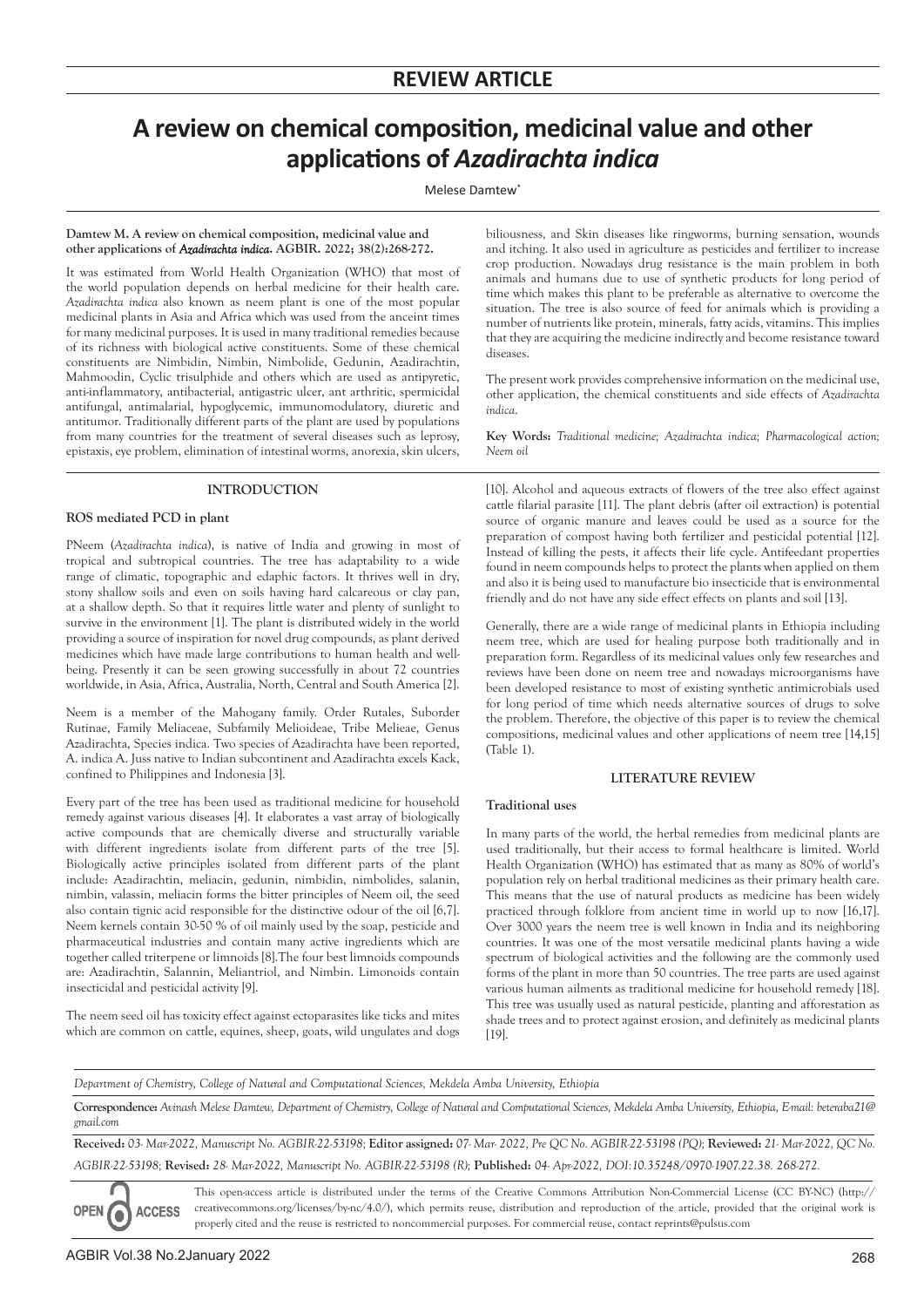## **Damtew**

| Parts of neem | <b>Chemical constituents</b>              | <b>Chemical formula</b> |
|---------------|-------------------------------------------|-------------------------|
|               | Glucoside of quercetin                    | $C_{21}H_{20}O_{12}$    |
|               | Glucoside of kaemferol                    | $C_{21}H_{20}O_{11}$    |
|               | Quercetin                                 | $C_{15}H_{10}O_7$       |
|               | Quercetin-3-<br>galactoside(Hperin)       | $C_{21}H_{20}O_{12}$    |
|               | Rutin                                     | $C_{27}H_{30}O_{16}$    |
|               | Isorhamnetin                              | $C_{16}H_{12}O_7$       |
|               | Rhamnoside of quercetin                   | $C_{21}H_{20}O_{11}$    |
|               | Quercitin                                 | $C_{21}H_{20}O_{11}$    |
| Leaves        | Nimbolide                                 | $C_{27}H_{30}O_7$       |
|               | Vilasinin                                 | $C_{26}H_{36}O_5$       |
|               | Nimbinene                                 | $C_{28}H_{34}O_7$       |
|               | 6-deacetyl nimbinene                      | $C_{26}H_{32}O_6$       |
|               | Nimbolide                                 |                         |
|               | Nimocinol(6α-hydroxy-<br>azadirone)       | $C_{28}H_{36}O_5$       |
|               | β-sitosterol                              | $C_{29}H_{50}O$         |
|               | $\beta$ -sitosterol- $\beta$ -D-glucoside | $C_{35}H_{60}O_{6}$     |
|               | Neem leaf glycoprotein                    | ----------              |
|               | Sugiol                                    | $C_{20}H_{28}O_2$       |
|               | Nimbiol                                   | $C_{18}H_{24}O_2$       |
|               | Nimbin                                    | $C_{30}H_{36}O_9$       |
| Trunk         | Nimbinin                                  | $C_{28}H_{34}O_6$       |
|               | Nimbolin a                                | $C_{39}H_{46}O_8$       |
|               | Nimbolin b                                | $C_{39}H_{46}O_{10}$    |
|               | sugiol                                    | $C_{20}H_{28}O_2$       |
|               | Nimbiol                                   | $C_{18}H_{24}O_2$       |
|               | Nimbin                                    | $C_{30}H_{36}O_9$       |
|               | Nimbinin                                  | $C_{28}H_{34}O_6$       |
|               | Deacetylnimbin                            | $C_{28}H_{34}O_8$       |
| Bark          | Nimbinene                                 | $C_{28}H_{34}O_7$       |
|               | 6-deacetyl nimbinene                      | $C_{26}H_{32}O_6$       |
|               | Nimbolide                                 | $C_{27}H_{30}O_7$       |
|               | Sugiol                                    | $C_{20}H_{28}O_2$       |
|               | Nimbiol                                   | $C_{18}H_{24}O_2$       |
|               | Kaemferol                                 | $C_{15}H_{10}O_6$       |
|               | Quercetin                                 | $C_{15}H_{10}O_7$       |
|               | Myricetin                                 | $C_{15}H_{10}O_8$       |
|               | Melicitrin                                | $C_{20}H_{18}O_{12}$    |
| Blossoms      | Quercetin-3-<br>galactoside(hperin)       | $C_{21}H_{20}O_{12}$    |
|               | Kaemferol-3-<br>glucoside(astragalin)     | $C_{21}H_{20}O_{11}$    |
|               | $\beta$ -sitosterol- $\beta$ -D-glucoside | $C_{35}H_{60}O_6$       |
|               | β-sitosterol                              | $C_{29}H_{50}O$         |
|               | Nimbin                                    | $C_{30}H_{36}O_9$       |
| Oil           | Nimbinin                                  | $C_{28}H_{34}O_6$       |
|               | Nimbidic acid(salannic<br>acid)           | $C_{26}H_{34}O_7$       |
|               | Salannin                                  | $C_{29}H_{50}O$         |
|               | Meliantriol                               | $C_{29}H_{50}O$         |

Azadirone  $C_{29}H_{50}O$ 

| Fruit | 5-hydroxy-methyl furfural    | $C_{28}H_{34}O_6$ |
|-------|------------------------------|-------------------|
|       | Nomolin                      | $C_{28}H_{36}O_6$ |
|       | Nimolicin                    | $C_{28}H_{34}O_5$ |
|       | 17-Hydroxy-azadiradione      | $C_{28}H_{34}O_6$ |
|       | 17β-Hydroxy-<br>azadiradione | $C_{28}H_{34}O_6$ |
|       | 17-Epi-azadiradione          | $C_{28}H_{34}O_6$ |
|       |                              |                   |

*Azadirachta indica* is a very useful traditional medicinal plant in the African subcontinent. Each part of the tree has some medicinal properties which can be used to treat several of diseases [20]. The plant is widely cultivated in Nigeria as a decorative and medicinal plant. However, it is quite native to Asia, but has now naturalized in West Africa. It is used extensively in Nigeria for the traditional treatment of malaria and other associated conditions in form of consumption with unspecified quantities without due regards to its toxicological and other adverse effects. This way of consumption is termed as decoction [21].

Based on this traditional and other uses of *Azadirachta indica*, a lot of studies was conducted to ascertain its potentially pharmacologically active components and pharmacological activities [22,23]. Pakistan as most developing countries has a valuable heritage of herbal remedies [24]. Its rural population still depends on the indigenous system of medicine to a great extent that is because herbal medicines have the advantages of being readily available and economical. In addition, the local practitioners claim that these remedies frequently have fewer side effects. Therefore, because some of herbal drugs are commonly used by traditional practitioners, it was considered to be of interest to evaluate and determine the efficacy of for their antipyretic effects [25]. Besides its therapeutic efficacies, neem has already established its potential as a source of naturally occurring pesticide, insecticide, and agrochemicals as it showed oviposition deterrence, antifeedant effect on larvae, and toxicity to eggs and larvae of the beet armyworm [26].

In India, the Neem tree twigs are commonly used to scrub teeth. Moreover, the neem tree branches are used as one of the most effective forms of dental care in traditional medicines; even though, it seems a little bit unpleasant for the users [27]. Interestingly, the neem trees are an excellent alternative for modern tooth care products. Besides, the leaves of the neem tree are also used as natural treatment for acne sufferers [28]. Similarly, treatment of infected eyes can be carried by the use of neem leaves. A similar infusion can also be used in the treatment of sore throats.

All parts of neem trees including leaves, seeds, roots, bark and the flowers of the plant are used to cure different ailments, such as stomach ulcers, jaundice and to overcome a variety of infectious and parasitic diseases, ranging from leprosy, chicken pox, and malaria. Infusions and teas made from leaves are used to alleviate malaria attacks, intestinal complaints, treat dental, headache, stimulating the appetite, heartburn and as insects repellent, in addition to that it was also used as a diuretic and for diabetes, also other febrile illnesses as well as to treat numerous skin diseases [29]. The use of aqueous extracts from seeds to treat head lice is widely known. Neem oil showed good antiseptic properties. It is applied in the treatment of such skin complaints as furuncles and eczema, as well as to relieve intestinal worm infections. Apart from that, neem-based products from *Azadirachta indica* are traditionally used for pest control in agriculture and gardening since long in India.

Almost all parts of the neem tree have been used as traditional Ayurvedic, unani and sidhha medicine in India. Neem oil, bark and leaf extracts have been therapeutically used as folk medicine to control leprosy, intestinal helminthiasis, respiratory disorders, constipation, and blood purifier and also as a general health tonic. It also used for the treatment of rheumatism, chronic syphilitic sores and indolent ulcer. Bark, leaf, root, flower and fruit together cure blood morbidity, biliary afflictions, itching, skin ulcers, burning sensations and pthysis. Neem contained various compounds which showed various biological activities such as anti-inflammatory; Antiarthritic; Antipyretic; Hypoglycaemic; Antigastric ulcer; Spermicidal; Antifungal; Antibacterial; Diuretic; Antimalarial; Antitumour; Immunomodulatory etc [30] (Table 2).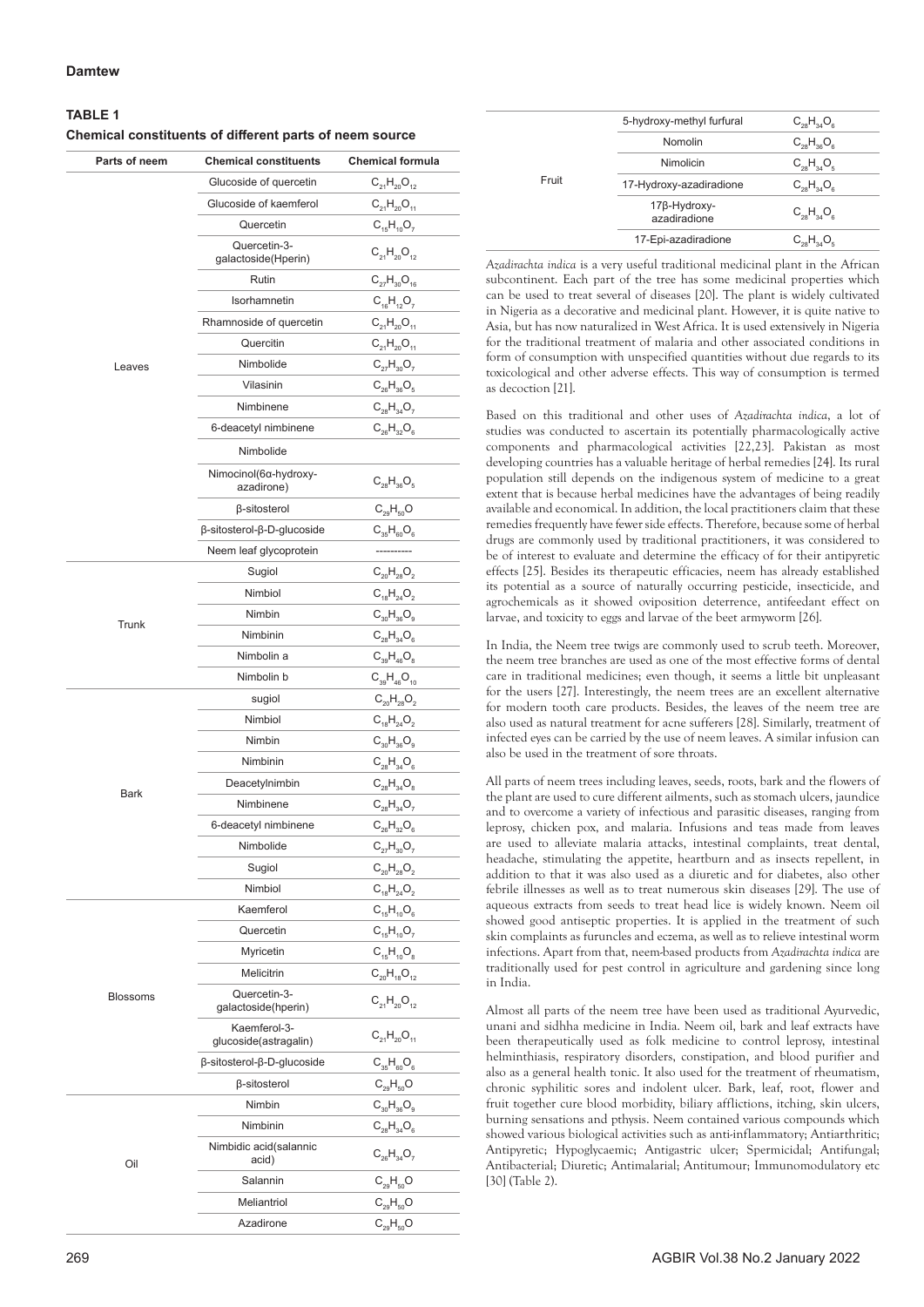| <b>TABLE 2</b>                                           |  |
|----------------------------------------------------------|--|
| Pharmacological activity of various parts of Neem source |  |

| Parts used     | <b>Medicinal properties</b>                                   |  |
|----------------|---------------------------------------------------------------|--|
| Leaves         | Leprosy, eye problem, epistaxis, intestinal worms, anorexia,  |  |
|                | biliousness, skin ulcer                                       |  |
| <b>Barks</b>   | Analgesic, alternative and curative fever                     |  |
| <b>Flowers</b> | Bile suppression, elimination of intestinal worms and phlegm  |  |
| Fruits         | Piles, intestinal worms, urinary disorder, epistaxis, phlegm, |  |
|                | eye problem, diabetes, wounds and leprosy                     |  |
| Twings         | Cough, asthma, piles, phantom tumor, intestinal worms,        |  |
|                | spermatorrhoea, obstinate urinary disorder, diabetes          |  |
| Gum            | Scabies, wounds, ulcers, skin diseases                        |  |
| Seeds          | Leprosy and intestinal worms                                  |  |
| Oil            | Leprosy and intestinal worms                                  |  |

## **Beneficial effects of neem oil**

**Insecticidal activity:** The insecticidal activity of phytochemical against mosquito larvae has been well documented although no commercial products based on phytochemical are currently being used in mosquito control programmes to our knowledge. One of the most extensively used "natural" plant derived insecticides is neem, extracted from the plant *Azadirachta indica* [31]. The neem oil extract had a toxic effect against Anopheles stephensi. aegypti larvae with median lethal concentrations (LC50) of 1.6, 1.8 and 1.7 ppm respectively. Recently, entomopathogenic fungi have been formulated in neem oil and tested against larval and adult. The results showed that the formulation of fungusand neem was more effective than neem alone for adults and larvae [32]. The "formulation" of fungus in water was not as effective as fungus formulated in neem oil against adults, although larvae were not exposed to formulations of fungus without neem.

**Antibacterial activity:** This study has proven that the neem oil at lower concentrations can be used as an effective antibacterial agent for the treatment of pathogenic bacteria infections without any toxicity to the human system. The *in vitro* toxicity study on the immune cells is essential to assess the effects of the nanomaterial at the cellular level [33].The lymphocytes are immune cells that protect the humans against infections by humoral and cellmediated immunity. The human lymphocytes are the most commonly used system to study the cytotoxicity and genotoxicity of the neem extracts prepared for therapeutic applications.

**Anti-fungal activity:** Like antibacterial and antimalarial properties of neem, the antifungal properties are also given great importance in the field of science. *Azadirachta indica* (Neem) leaf extract was taken to test its antifungal activity against three fungal species- Aspergillus flavus, Alternaria solani and Cladosporium. Neem oil has been the cure for many fungal diseases caused by the above fungi. It has been a lifesaver [34].

**Reproductive effects of neem oil:** Male anti fertility activity of neem leaf extract was studied in mice, rats, rabbits and guinea pigs by daily oral feeding of a cold-water extract of fresh green neem leaves. There was no inhibition of spermatogenesis. During this period there was no decrease in body weight and no other manifestation of toxicity observed. There was a marked decrease in the mortality of spermatozoa. The infertility in rats was not associated with loss of libido or with impotence and the animals' maintained normal mating behavior. The male anti fertility activity was reversible in 4 to 6 weeks. Neem oil also shows reversible male anti fertility activity in mice without inhibition of spermatogenesis. Thus it does not have any harmful effects on reproductive system [35,36].

**Mosquito repellent activity:** Neem Seed oil extracted from *Azadirachta indica* plant and formulated in Vanishing cream base was evaluated for repellent action against Anopheles gambiae. *Azadirachta indica* belongs to family meliaceae [37]. Many mosquito-borne diseases, such as malaria, dengue fever (DF), dengue hemorrahagic fever (DHF) and filariasis is some of the serious problems all over the tropical regions. Although the most common mosquito repellent currently available on the market, deet (N,N-diethyl-3 methylbenzamide) has shown excellent protection from mosquito bites and other biting insects there were reports of toxicity problems after application of deet, range from mild effects such as in skin diseases.

**Neem oil on tumor cells:** Cancer cells are characterized by a number of hallmarks, including excessive cell growth, reprogramming of energy metabolism that supports the uncontrolled proliferation, immortality, resistance to cell death, induction of angiogenesis, the ability to invade and metastasize to distant sites, and suppression of immune response against tumor cells. Preclinical studies have shown compelling evidence suggesting that the anticancer effects of neem are mediated through modulation of multiple cellular processes. Neem components inhibit proliferation, induce apoptosis and other forms of cell death, and reduce cellular oxidative stress. Tumor microenvironment plays an essential role in angiogenesis and metastasis. Tumor cells possess the ability to modulate their surrounding environment (or microenvironment), which stimulates inflammation, facilitates cell invasion, and induces angiogenesis. Neem extracts are prepared using a variety of different solvents including ether, petrol ether, ethyl acetate, and diluted alcohol. Therefore, the spectrum of bioactive components and the percentage of individual components in the extract vary depending on the process of extraction.

**Neem and cancer:** Currently, studies on effect of administration of neem solutions on cancer, diabetes, heart disease and AIDS are being carried out. Anticarcinogenic activity of neem leaf extract was observed in murine system [38]. Injection of neem leaf preparation to tumor in mice reduced tumour growth, exhibiting anticarcinogenic activity [39]. Induction of apoptosis in rat oocytes was seen when treated with neem leaf extract [40]. Buccal pouch carcinogenesis in hamsters was inhibited by ethanolic leaf extract of neem [41]. The ethanolic leaf extract of neem also caused cell death of prostate cancer cells (PC-3) by inducing apoptosis [42].

**Wound healing activity:** Neem oil contains active ingredients that directly deal with wound healing process. Because it directly helps the skin to retain its nature as it heals. It also has high amount of essential fatty acids which plays an important role in adding moisture and soft texture to the skin during the process. In addition to its ability to restructuring of skin, neem leaf extracts and seed oil keeps the wound free from microorganism due to their antimicrobial effect which reduces the time of healing. Neem also has another important role in healing of wound, it inhibit the inflammation which prolong the duration of healing. Finally it helps the formation of granulation tissue and elastin as well as collagen [43].

#### **DISCUSSION**

#### **Other uses of neem tree**

**Antioxidant activity:** Free radical or reactive oxygen species are one of the main factors in the genesis of various diseases. However, neutralization of free radical activity of neem is one of the important steps in the diseases prevention. Antioxidants stabilize/deactivate free radicals, often before they attack targets in biological cells [44]. Neem plays role in the activation of anti-oxidative enzyme that plays role in the control of problem caused by free radicals/reactive oxygen species. Neem has been reported to have antioxidant activity. Plants fruits, seeds, oil, leaves, bark, and roots show an important role in diseases prevention due to the rich source of antioxidant [45].

**Hepatoprotective effect:** Neem helps to protect liver from damage, which in turn helps to cleanse blood. The active ingredients of the tree minimize chemically induced liver damage by stabilizing level of serum enzymes and boosting level of antioxidants like those found in vitamin A, E and natural carotenoids, which neutralize free radicals and prevent liver damage [46]. The aqueous extract of neem offer protection against paracetamol induced liver necrosis. The elevated levels of serum aspartate aminotransferase (AST), alanine aminotransferase (ALT) and gamma glutamyl transpeptidase (GGT) indicative of liver damage significantly reduced on administration of this extracts [47].

**Neem as animal nutrition:** The processed Neem cake poses a good appetizer characteristic together with wormicidal activity which is used as poultry feed. Futhermore, Neem leaves has a significant amount of protein, minerals (except Zinc) and digestable amounts of crude protein(CP)and total digestible proteins(TDP) which serves a better nutrition to the animals such as goat, sheep and cow. Despite its bitter components, livestock consume diets containing varied percentage of neem cake. Alkali treatment of this byproduct with caustic soda (10-20 g sodium hydroxide) yields palatable products by removing the toxicant triterpenoids. After treatment it is incorporated into poultry feed [48].

**Neem in agriculture:** Approximately one third of world's agricultural food stuffs get destroyed by more than 20,000 species of field and storage pests. To prevent this loss, large amounts of synthetic pesticides are applied, out of which only 0.1% reaches the target pests and more than 99% contaminates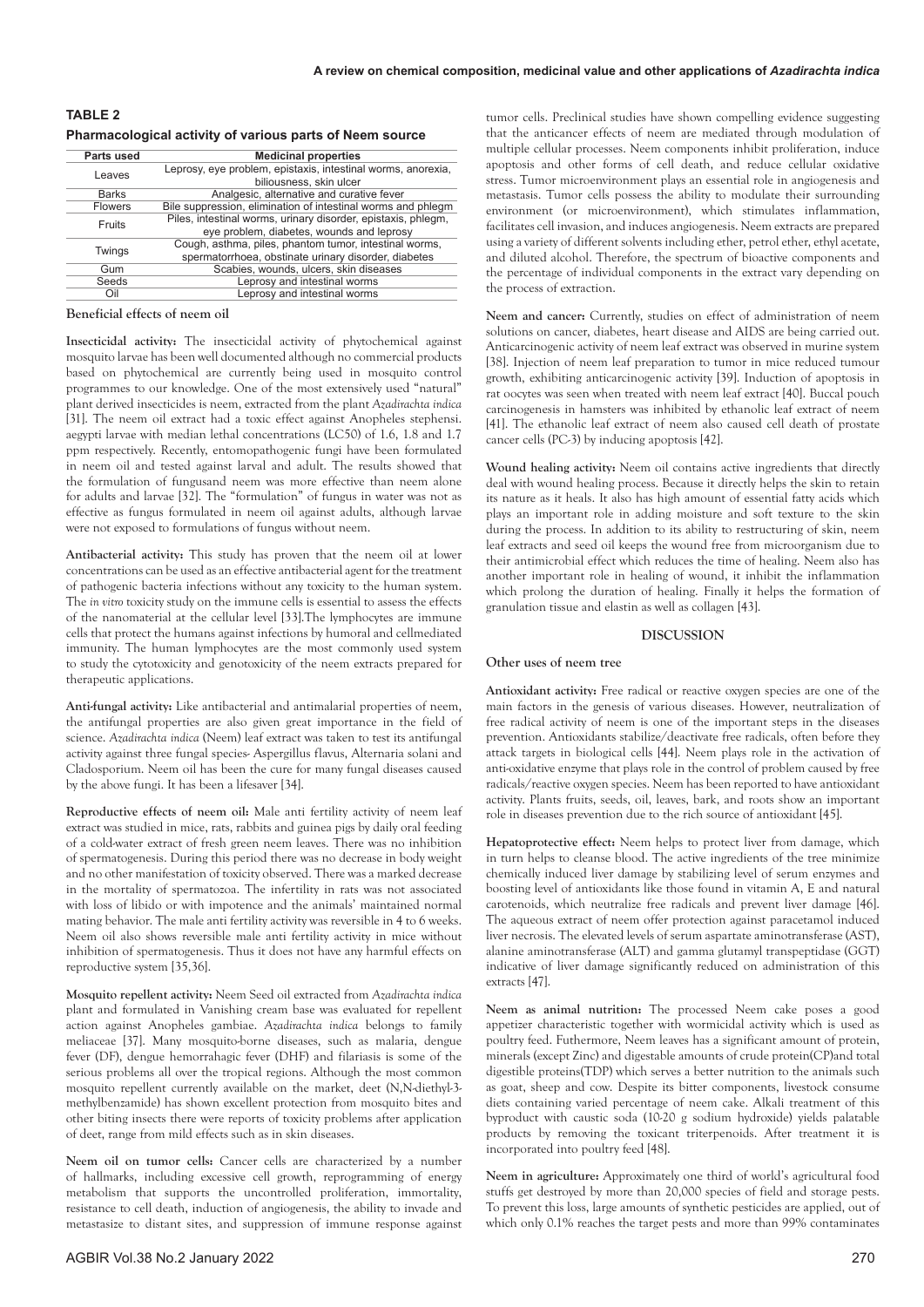## **Damtew**

the ecosystem. In addition, synthetic pesticide usage has resulted in development of resistant pests. Cost-effective, nontoxic, biodegradable, ecofriendly and botanical 'soft-pesticides' are the need of present day agriculture as an alternative to hazardous and recalcitrant synthetic pesticides [49].

Neem is one of soft pesticide used as a bio control agent to control many plant diseases [50].The material left after oil is squeezed out from seeds and is popularly known as the seed cake. It acts as a bio fertilizer and helps in providing the required nutrients to plants. It is widely used to ensure a high yield of crops. It is used as a fertilizer both for food crops and cash crops, particularly rice and sugarcane crop [51]. Its pesticides are generally water soluble and help in the growth of the plants. It acts as pest repellent and pest reproduction controller. This medicinal plant is being used to manufacture bio insecticide that is environmental friendly and do not have any toxic effects on plants and soil. Insecticides from neem are used to protect both food as well as cash crops like rice, pulses, cotton, oils seeds, etc [52]. Neem is used as manure, which is any animal or plant material used to fertilize land especially animal excreta for improving the soil fertility and thus promoting plant growth. And also the compounds found in it help to increase the nitrogen and phosphorous content in the soil. It is rich in sulphur, potassium, calcium, nitrogen [53].

**Neem in industry:** Several industries including pharmaceuticals, cosmetics, disinfectants, rubber, bio-pesticide and textile industries use neem oil for preparation of different products. Such neem based commercial preparations are currently available [54]. A new shampoo, based on seed extract of neem was highly effective, more than permethrin based product, against head lice under *in vitro* conditions [55]. Its oil and powdered neem leaves are employed in various cosmetic preparations such as face creams, nail polish, nail oils, shampoos, and conditioners. Neem cake, a byproduct of neem oil industry is used as livestock feed, fertilizer and natural pesticide. Also neem oil is commonly used in soap production [56]. It is now considered as a valuable source of unique natural products for development of medicine against various diseases and also for the development of industrial products. It is a source for many oral-hygiene preparations and dental care products. Neem bark yields gum and tannins which are used in tanning, dyeing etc. Neem seed pulp is used as a rich source of carbohydrate in fermentation industries and for methane gas production. Cultivation of neem and processing of neem products provides employment and income generation opportunities [57].

## **Application and status of neem tree in Ethiopia**

Neem is used in Ethiopia to control development and growth of African bollworm, which is pest to cotton. It is checked on the larvae of bollworm by collecting the undamaged fresh leaves of neem and seed from middle Awash, Ethiopia. Then crashed and applied on the larvae and shows inhibitory effect [58]. In Ethiopia there are many vector control methods, most of them are too expensive, ecologically harmful and environmentally unsafe or they are practically infeasible and inaccessible to be used. Moreover, insecticide resistance is now a major problem facing malaria vector control programmes in most African countries, including Ethiopia, with most important vector species, showing resistance to one or more of the insecticide classes used in vector control. There is a need to have an intervention that better avoids such problems. This may include the uses of mosquito repellents which may be commercially available or locally produced by the community itself [59].

In Ethiopia, wogert (Silenemacroserene), kebericho (Echinopsk ebericho), tinjut (Ostostegiaintegrifolia), and woira (Oleaeuropaea) and Neem have been shown to have repellent effects against Anopheles arabiensis under laboratory conditions [60]. Dry Ethiopian neem seed (A.indica A. Juss) were provided from Dire Dawa nursery center, 160 km east of Jigjiga. To obtain neem oil, its seeds were crashed using the kornetvegetable machine [61]. On the study done in Tolay, south west Ethiopia prove that neem has larvicidal effect on an. gambiae. Higher concentrations of neem oil formulation caused higher mortality against An. gambiae larvae, while at lower concentrations the rate of mortality was very low [62].

## **Side effects of neem tree**

Neem leaf extracts appear to be very safe at recommended intake levels with no significant reports of problems. Also, use of neem has consistently reported no adverse effects either asanti malaria or an anti-retroviral agent. Water extracts of neem leaf have been shown to decrease blood levels of chloroquine in rabbit but this has not been investigated with acetone water

extracts of neem. The use in pregnancy has also not been evaluated and thus is not yet recommended. There were also no well-known drug interactions with neem products. However, neem products are not risk free. Adverse effects of neem components were noted in non-target aquatic invertebrates' fish, some mammals, and humans (Reye's syndrome). Finally, aflatoxins were usually present in neem extracts if the fungus Aspergillus was present during the storage of neem products [63].

#### **CONCLUSION**

It is heartening to see that a traditional Indian plant medicine has now led to several therapeutically and industrially useful preparations and compounds, which generates enough encouragement among the scientists in exploring more information about this medicinal plant. As the global scenario is now changing towards the use of nontoxic plant products having traditional medicinal use, development of modem drugs from neem should be emphasized for the control of various diseases. In fact, time has come to make good use of centuries-old knowledge on neem through modern approaches of drug development. For the last few years, there has been an increasing trend and awareness in neem research. Quite a significant amount of research has already been carried out during the past few decades in exploring the chemistry of different parts of neem. An extensive research and development work should be undertaken on neem and its products for their better economic and therapeutic utilization.

#### **REFERENCES**

- 1. Mathur S, Kachhwaha S. [Neem tree: Amazing beauty component in skin](https://www.proquest.com/openview/88c15ad2374c54a57d9ff24731bb1f93/1?pq-origsite=gscholar&cbl=136117)  [and hair care.](https://www.proquest.com/openview/88c15ad2374c54a57d9ff24731bb1f93/1?pq-origsite=gscholar&cbl=136117) Adv Pharmacol. 2015;16(3):31-34.
- 2. Fathima SK. Investigations on the biology and management of Phomopsis azadirachtae on neem. Indian forester. 2007:12(1):1-4.
- 3. Hegde NG. Neem and small farmers-constraints at grass root level. Indian forester. 1995;121(11):1040-1048.
- 4. Biswas K, Chattopadhyay I, Banerjee RK, et al. [Biological activities](http://www.indianforester.in/index.php/indianforester/article/view/7374)  [and medicinal properties of neem \(](http://www.indianforester.in/index.php/indianforester/article/view/7374)*Azadirachta indica*). JSTOR. 2002;82(11):1336-1345.
- 5. Subapriya R, Nagini S. [Medicinal properties of neem leaves: a review.](https://www.ingentaconnect.com/content/ben/cmcaca/2005/00000005/00000002/art00006)  Current Medicinal Chemistry-Anti-Cancer Agents. 2005;5(2):149-156.
- 6. Sharma VN, Saksena KP. [Sodium nimbidinate](https://pesquisa.bvsalud.org/portal/resource/pt/sea-67165) *in vitro* study of its [spermicidal action. I](https://pesquisa.bvsalud.org/portal/resource/pt/sea-67165)ndian J Med Res. 1959;13(1):1038-1042.
- 7. Pankaj S, Lokeshwar T, Mukesh B, et al. [Review on neem \(](https://www.researchgate.net/publication/288971662_Review_on_neem_Azadirachta_indica_Thousand_problems_one_solution)*Azadirachta indica*[\): thousand problems one solution.](https://www.researchgate.net/publication/288971662_Review_on_neem_Azadirachta_indica_Thousand_problems_one_solution) Int Res J Pharm. 2011;2(12):97- 102.
- 8. Djenontin ST, Amusant N, Dangou J, et al. [Screening of repellent,](https://agritrop.cirad.fr/569503/)  [termiticidal and preventive activities on wood, of](https://agritrop.cirad.fr/569503/) *Azadirachta indica* and [Carapa procera \(Meliaceae\) seeds oils.](https://agritrop.cirad.fr/569503/)
- 9. Debashri M, Tamal M. [A Review on efficacy of](https://d1wqtxts1xzle7.cloudfront.net/30219074/15.isca-rjrs-2012-067_done-with-cover-page-v2.pdf?Expires=1647331868&Signature=FpPj3f1XTWHAFuMvWVn4wfgcOPJdOnyeisLpu5UaIwQGpHlDAr9jeP6-Zw2MdnmbDT6UUArqJuDSmDyH5CXm87kX-1jnj19wscVX6-crFZSKPuReKW-1pKHj7elV3bggpNaM8KXIDpkS0uqbPlzrhleiM1BhUiucHL-lZ247Cr2huoFuo-X1IgyFvj-CC2DaAEZdfdgGMVWg6SVmZlPQoANiTZbggq8W~5A57Fj5Rzna3db9EIS49f3dqRFlm224jkHXBO1kxJYMFBFV~yk-r9oQeAO2fqSr3J2WQUmQedN7zHVvd0nZxt58dY6CzozmgcfBaWQClb4lnQNxVFpmIw__&Key-Pair-Id=APKAJLOHF5GGSLRBV4ZA) *Azadirachta indica* A. [Juss based biopesticides: An Indian perspective.](https://d1wqtxts1xzle7.cloudfront.net/30219074/15.isca-rjrs-2012-067_done-with-cover-page-v2.pdf?Expires=1647331868&Signature=FpPj3f1XTWHAFuMvWVn4wfgcOPJdOnyeisLpu5UaIwQGpHlDAr9jeP6-Zw2MdnmbDT6UUArqJuDSmDyH5CXm87kX-1jnj19wscVX6-crFZSKPuReKW-1pKHj7elV3bggpNaM8KXIDpkS0uqbPlzrhleiM1BhUiucHL-lZ247Cr2huoFuo-X1IgyFvj-CC2DaAEZdfdgGMVWg6SVmZlPQoANiTZbggq8W~5A57Fj5Rzna3db9EIS49f3dqRFlm224jkHXBO1kxJYMFBFV~yk-r9oQeAO2fqSr3J2WQUmQedN7zHVvd0nZxt58dY6CzozmgcfBaWQClb4lnQNxVFpmIw__&Key-Pair-Id=APKAJLOHF5GGSLRBV4ZA) Res J Recent Sci. 2012;2277:2502.
- 10. Choudhury MK. Efficacy of neem leaf (*Azadirachta indica*, family: Meliaceae) in the control of larvae of Boophilus decoloratus a one-host tick in cattle. J Nepal Pharm Assn. 2003;21:41-43.
- 11. Mishra V, Parveen N, Singhal KC, et al. [Antifilarial activity of](https://www.sciencedirect.com/science/article/abs/pii/S0367326X04002369) *Azadirachta indica* [on cattle filarial parasite Setaria cervi.](https://www.sciencedirect.com/science/article/abs/pii/S0367326X04002369) Fitoterapia. 2005;76(1):54- 61.
- 12. Gajalakshmi S, Abbasi SA. [Neem leaves as a source of fertilizer-cum](https://www.sciencedirect.com/science/article/abs/pii/S0960852403002438)[pesticide vermicompost. B](https://www.sciencedirect.com/science/article/abs/pii/S0960852403002438)ioresour Technol. 2004;92(3):291-296.
- 13. Vethanayagam SM, Rajendran SM. [Bioefficacy of neem insecticidal soap](http://www.jbiopest.com/users/lw8/efiles/vethanayagam_v31.pdf)  [\(NIS\) on the disease incidence of bhendi, Abelmoschus esculentus \(L.\)](http://www.jbiopest.com/users/lw8/efiles/vethanayagam_v31.pdf)  [Moench under field conditions.](http://www.jbiopest.com/users/lw8/efiles/vethanayagam_v31.pdf) Biopestic. 2010;3(1):246.
- 14. Tibebu A, Haile G, Kebede A[. Review on medicinal value and other](http://45.113.122.54/pdfs/ajiv/v2-i2/4.pdf)  [application of neem tree: senior seminar on animal health.](http://45.113.122.54/pdfs/ajiv/v2-i2/4.pdf) ARC J Immunol. Vaccines. 2017;2(2):16-24.
- 15. Asif M. [A review on spermicidal activities of](https://www.phytojournal.com/archives/2013/vol1issue5/PartA/12.1.pdf) *Azadirachta indica*. J pharmacogn phytochem. 2013;1(5):1-4.
- 16. Dias DA, Urban S, Roessner U, et al. [A historical overview of natural](https://www.mdpi.com/2218-1989/2/2/303)  [products in drug discovery.](https://www.mdpi.com/2218-1989/2/2/303) Metabolites. 2012;2(2):303-336.
- 17. Gurib-Fakim A., (2006)[. Medicinal plants: traditions of yesterday and](https://www.sciencedirect.com/science/article/abs/pii/S009829)  [drugs of tomorrow. M](https://www.sciencedirect.com/science/article/abs/pii/S009829)ol Aspects Med.; 27(1):1-93.